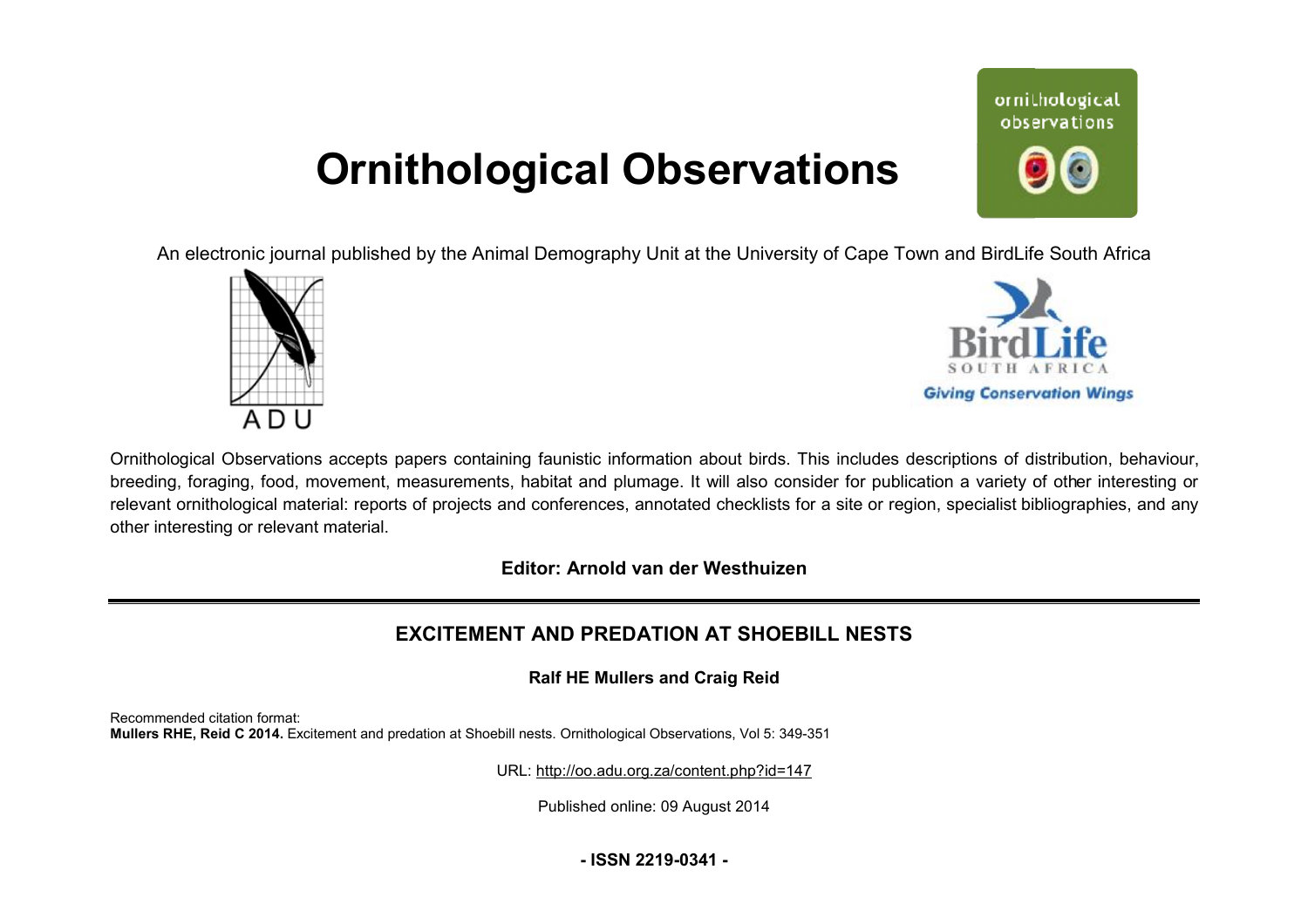

### **EXCITEMENT AND PREDATION AT SHOEBILL EDATION NESTS**

*Ralf HE Mullers1\* , and Craig Reid<sup>2</sup>*

<sup>1</sup> Percy FitzPatrick Institute of African Ornithology, University of Cape Town, 7701 Rondebosch, South Africa <sup>2</sup> Bangweulu Wetlands, PO Box 450098, Mpika, Zambia

\*Corresponding author: [ralf.mullers@gmail.com](mailto:ralf.mullers@gmail.com)

The Shoebill *Balaeniceps rex* is on many birders must-see list due to The Shoebill *Balaeniceps rex* is on many birders must-see list due to<br>its pre-historic looks. Shoebills are endemic to central-eastern Africa and the world population is estimated to be between 5 000 and 8 000 individuals. The species is listed as *vulnerable* by IUCN (BirdLife International 2014).

Little is known about the species (Dodman 2013), mainly because they inhabit inaccessible swamps. Shoebill foraging behaviour has been described in relation to their morphology and habitat (Guillet 1979; Möller 1982) and all we know about their breeding behaviour is based on observations from one nest, which was filmed for the documentary *Almost a Dodo* (Anglia Television) in 1975 (Buxton *et al.*, 1978). To obtain a better understanding about their breeding behaviour, we deployed camera traps on six different nests during two breeding seasons (2012 and 2013) in the Bangweulu Wetlands in Zambia. Some interesting observations were made from the photographs taken. To obtain a better understanding about their breeding.<br>
we deployed camera traps on six different nests during<br>
ing seasons (2012 and 2013) in the Bangweulu Wetlands<br>
a. Some interesting observations were made from the<br>
th

Camera traps were placed at about 5 m from nests at about 1 height. The cameras were programmed to take a photograph each time the sensor detected movement and the batteries lasted for about a week. Only a few other species than Shoebills were observed near the nests. On two occasions we saw a Sitatunga



Fish Eagle. The Fish Eagle dive bombed the Shoebills without making physical contact.

Fig 1 – The parent Shoebill protects its chick from an attack of an African<br>ig about their breeding<br>ix different nests during<br>the Fish Eagle. The Fish Eagle dive bombed the Shoebills without making<br>the Shoebills without ma *Tragelaphus spekii* passing by at night and once we witnessed an African Fish Eagle *Haliaeetus vocifer* dive bombing a Shoebill nest after the chick was fed by one of the parents (Fig 1). Most likely this was an opportunistic attempt to steal the prey (catfish) from the Shoebills, a behaviour that we also observed while making foraging observations on adult Shoebills in the field. We saw this behaviour three times in total, but the Fish Eagles never managed to steal prey from any of the Shoebills.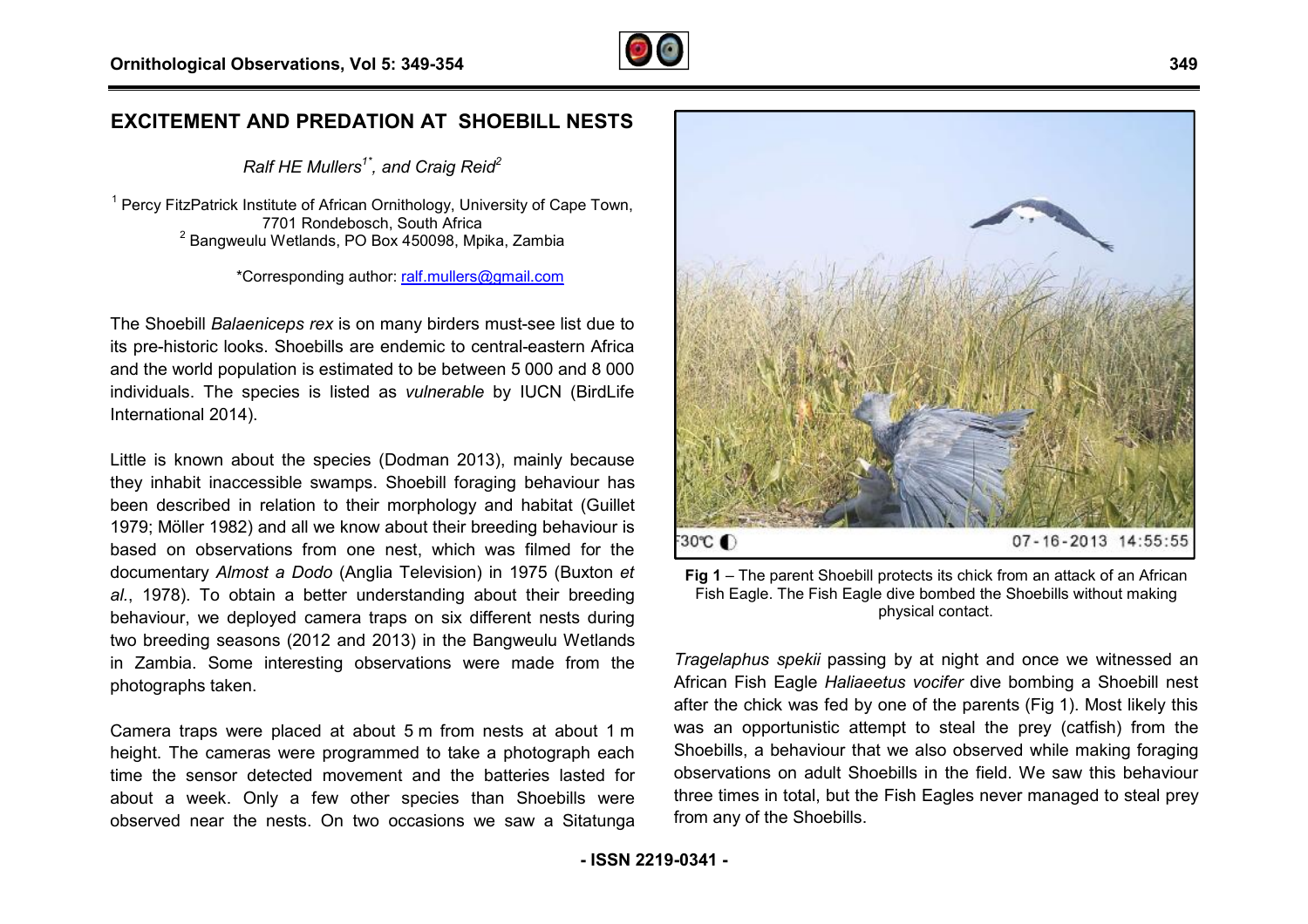



**Fig 2 –** Five minutes after the parent left the nest, the chick looked alarmed to the side of the nest. After the parent left, and up until this moment, the chick was lying down in the nest.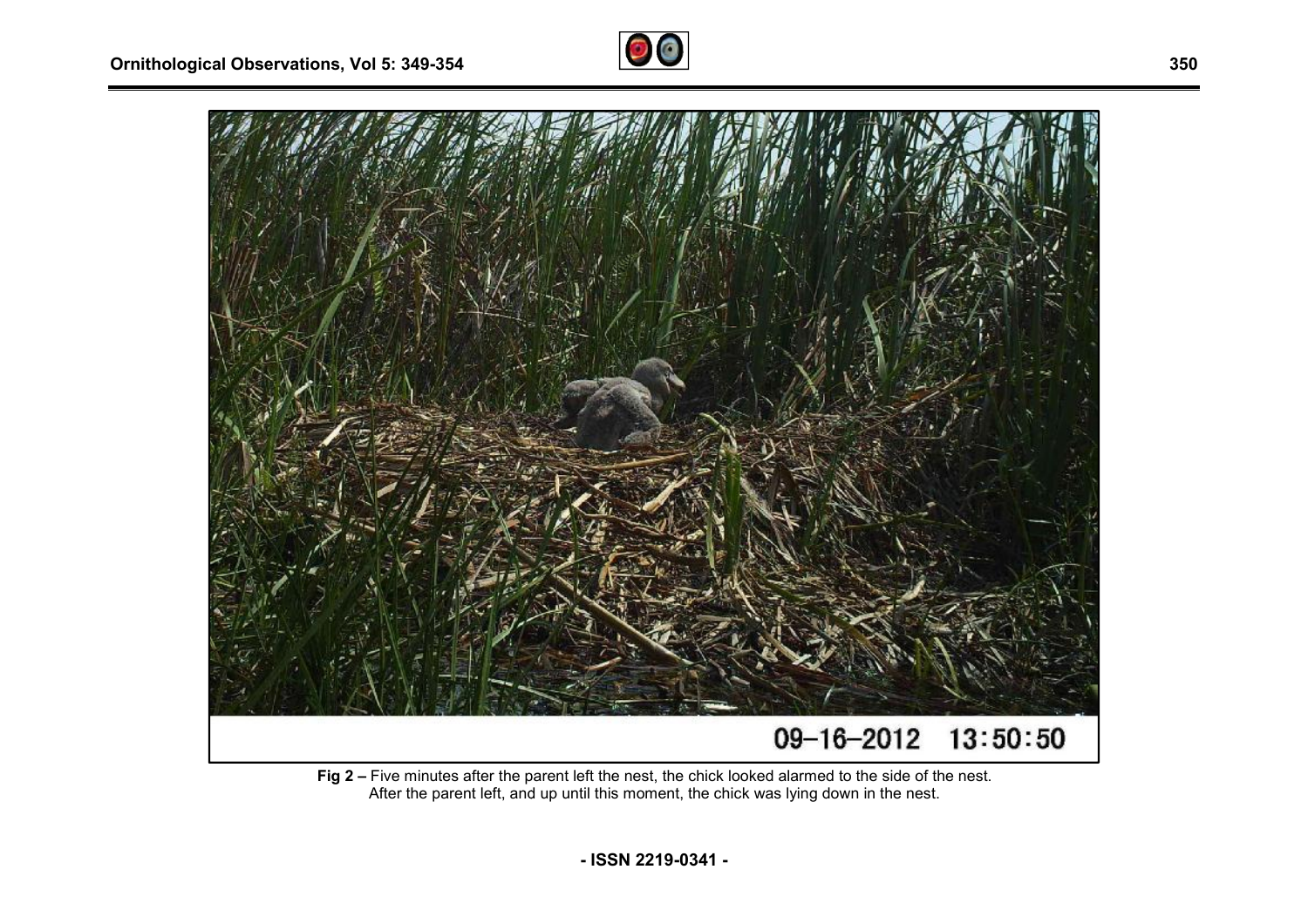



## **Fig 3 –** The chick is being pulled to the side of the nest. The predator must have approached through the tall

and dense vegetation behind the nest, hidden from the camera trap.

**- ISSN 2219-0341 -**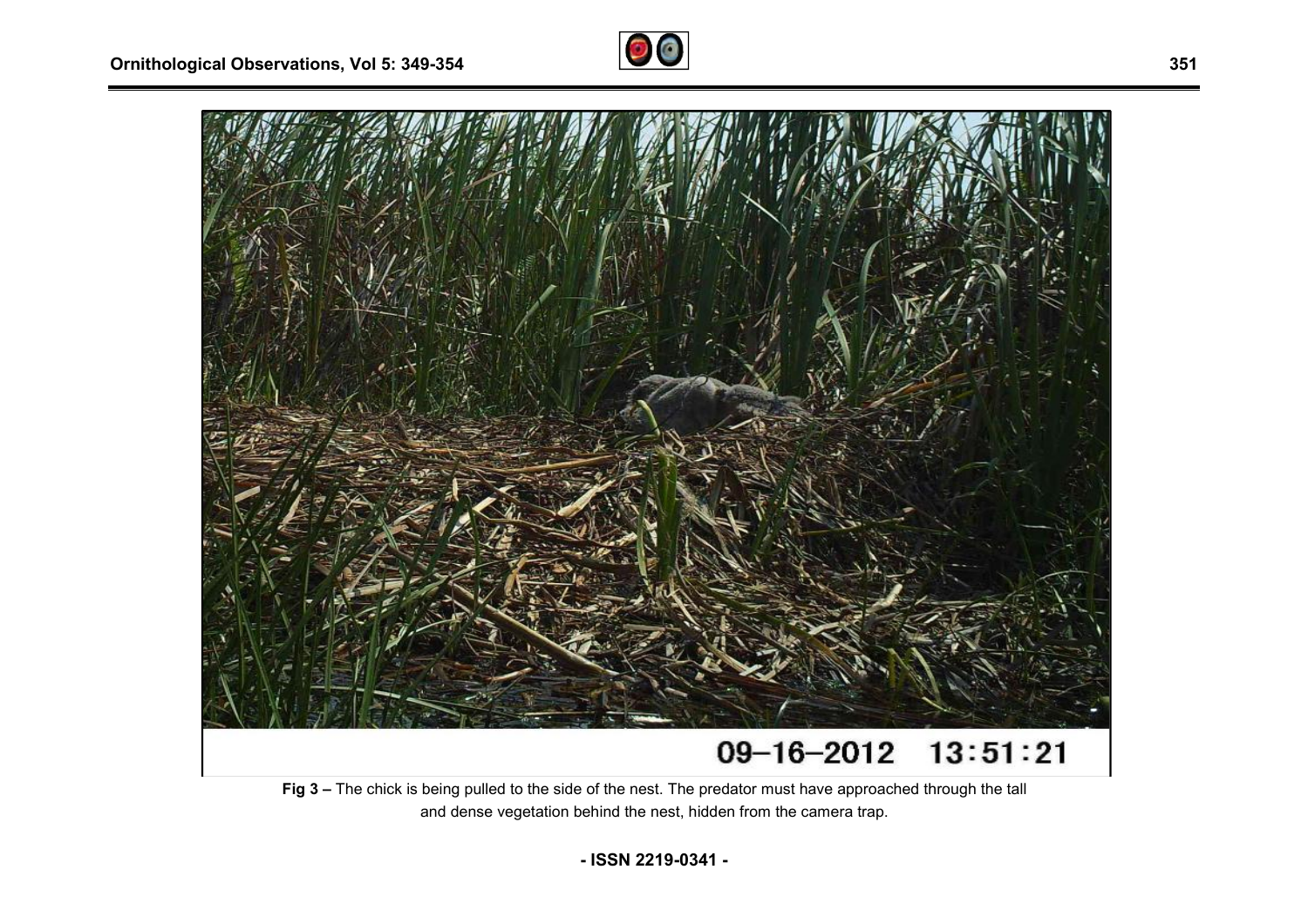

Shoebills nest deep inside swampy areas and nest sites are sheltered by tall vegetation. Such sites provide protection from disturbance and potential predators. Nevertheless, on 16 September 2012, one of the chicks we monitored with a camera trap was taken by a predator. At 13:45:57 the parent was last seen on the nest. It appeared like something disturbed the bird and the adult left the nest. The chick was calmly lying in the nest, but after five minutes (13:50:50) the chick looked alarmed to the side of the nest (Fig 2). On the next photograph, 30 seconds later, something seemed to have grabbed the chick from behind, pulling it from the nest (Fig 3). The last photograph of the chick was taken at 13:51:34 when it was dragged off the nest, never to be seen again (Fig 4). nce and potential predators. Nevertheless, on 16 September<br>ne of the chicks we monitored with a camera trap was taken<br>edator. At 13:45:57 the parent was last seen on the nest. It<br>d like something disturbed the bird and the Thoebills nest deep inside swampy areas and nest slies are in the Bangweulu Wetlands, a Shoebill Nest Protection Program has the Shoebill Nest Protection Program has the Continuental product and the line in the line in the

The predator must have been a threat to the adult as well, because it left the nest minutes before this predator took the chick. Long-lived species like shoebills normally would not jeopardize their survival for that of their young (Drent and Daan 1980). We have no clear photograph of the predator, because it remained hidden in the photograph of the predator, because it remained hidden in the<br>vegetation surrounding the nest (Fig 2-4). Most likely the predator was either an African Rock Python *Python sabae natalensis* or a Water Monitor Varanus niloticus. When the chick was predated, it was 33 days old, weighing about 3–3.5 kg, and up until that moment constantly attended by at least one parent.

Out of 11 nests that were monitored for breeding success, nine fledged successfully. One chick was predated and one nest was lost in a fire. Predation pressure thus is low for this species. In the year preceding our research, the main reason why chicks did not fledge successfully, was the illegal live bird trade. Because of their looks, shoebill chicks are popular with private collectors and stolen from nests (Ryan 2012).

been implemented in which the local communities monitor and protect Shoebill nests. This ongoing conservation management initiative aims to increase breeding success and recruitment rates of shoebills to maintain a viable population in the Bangweulu Wetlands whilst providing livelihood opportunities for local communities. hoebill Nest Protection Program has<br>he local communities monitor and<br>pngoing conservation management

**- oo0oo -** 

### **Acknowledgements**

Thanks to Brighton and Elijah Mofya for their help in the field and Bangweulu Wetlands Management Board for providing logistical support. The research was funded by WWF Netherlands and RM received a DST/NRF Centre of Excellence postthe Percy FitzPatrick Institute of African Ornithology. hoebills to maintain a viable population in the Bangweulu Wetlands<br>
hilst providing livelihood opportunities for local communities.<br>
- **o0000 -**<br> **And Cocknowledgements**<br>
hanks to Brighton and Elijah Mofya for their help i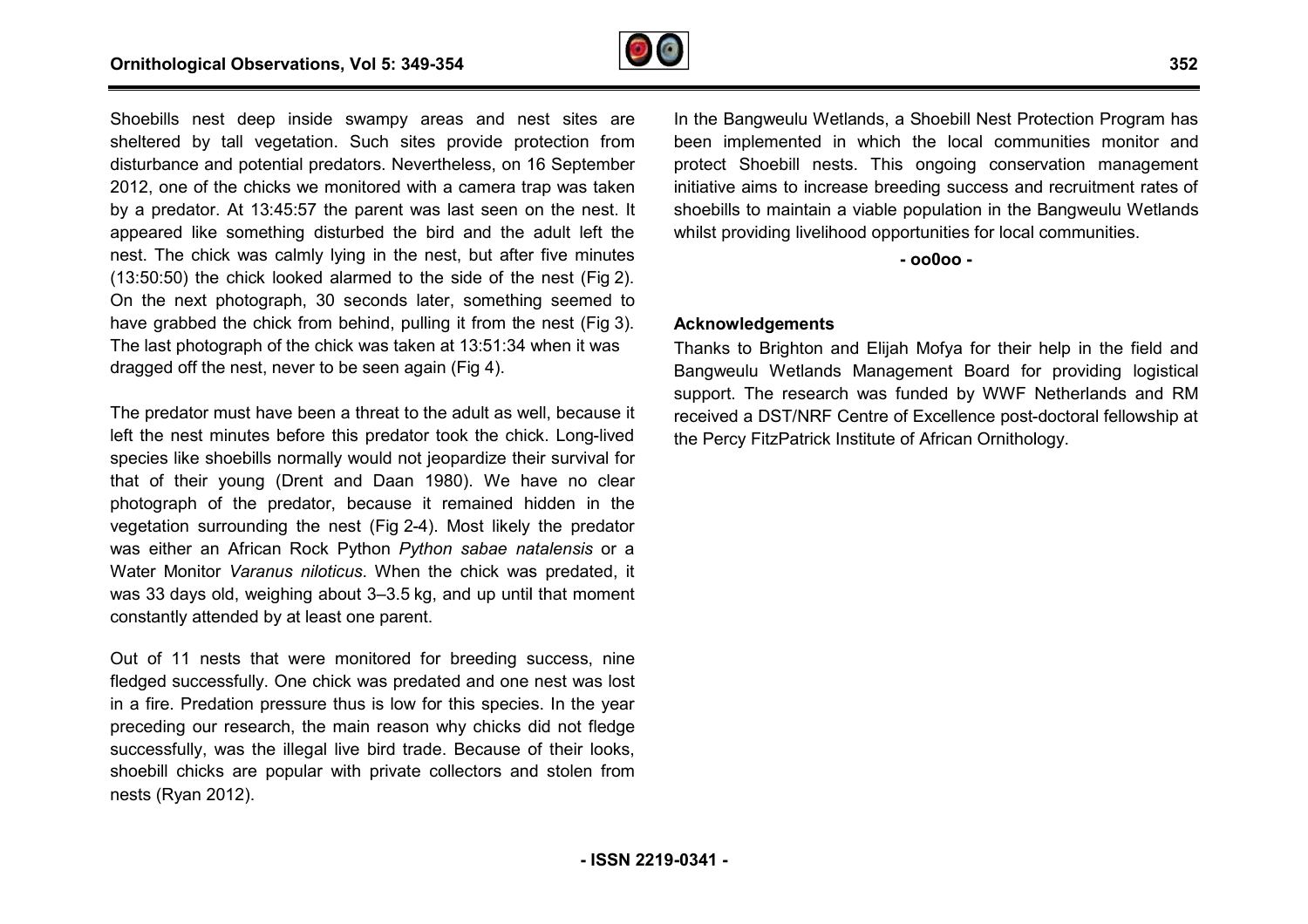



**Fig 4 –** The last picture of the Shoebill chick. The chick is pulled from the nest into the tall vegetation. On the right side of the chick a black shape is visible, but it was not possible to determine which species took the chick.